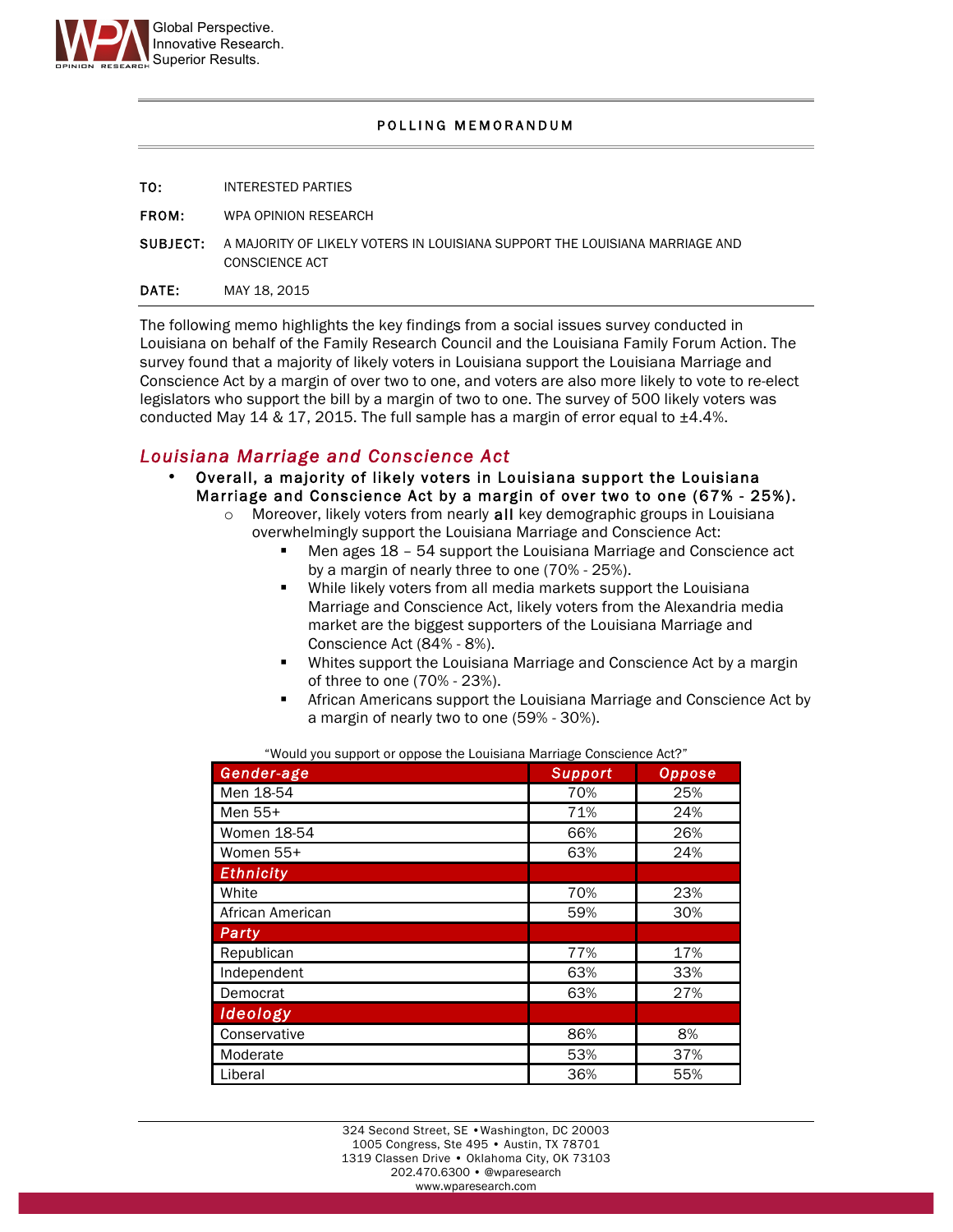

| Media Market       | <b>Support</b> | Oppose |
|--------------------|----------------|--------|
| Alexandria         | 84%            | 8%     |
| <b>Baton Rouge</b> | 58%            | 34%    |
| Lafayette          | 65%            | 29%    |
| Lake Charles       | 82%            | 9%     |
| Monroe             | 75%            | 19%    |
| New Orleans        | 63%            | 29%    |
| Shreveport         | 74%            | 15%    |

## *Likelihood of Voting to Re-Elect Legislators who Support the Louisiana Marriage and Conscience Act*

- The majority of likely voters in Louisiana are more likely to vote to re-elect their legislators if they support the Louisiana Marriage and Conscience Act by a margin of two to one (60% - 27%).
	- $\circ$  Likely voters from nearly all key demographic groups are more likely to vote to re-elect their legislators if they support the Louisiana Marriage and Conscience Act:
		- Men ages 18 54 are more likely to support legislators by a margin of two to one (63% - 29%).
		- Likely voters from all political parties are more likely to vote to re-elect their legislators- Republicans by a margin of four to one (70% - 17%), Independents by a margin of nearly two to one (59% - 31%) and Democrats by a margin of 22 points (54% - 32%).
		- While likely voters from all media markets are more likely to vote to reelect legislators who support the Louisiana Marriage and Conscience Act, likely voters from the Alexandria media market are the most likely to vote to re-elect legislators by a margin of over five to one (71% - 13%).

"And, if you knew that your legislator supports the Louisiana Marriage and Conscience Act, would you be more or less likely to vote to re-elect that legislator?"

| Gender-age         | <b>More Likely</b> | <b>Less Likely</b> |
|--------------------|--------------------|--------------------|
| Men 18-54          | 63%                | 29%                |
| Men 55+            | 66%                | 24%                |
| <b>Women 18-54</b> | 62%                | 25%                |
| Women 55+          | 49%                | 32%                |
| <b>Ethnicity</b>   |                    |                    |
| White              | 65%                | 23%                |
| African American   | 50%                | 38%                |
| Party              |                    |                    |
| Republican         | 70%                | 17%                |
| Independent        | 59%                | 31%                |
| Democrat           | 54%                | 32%                |
| <b>Ideology</b>    |                    |                    |
| Conservative       | 77%                | 11%                |
| Moderate           | 48%                | 36%                |
| Liberal            | 33%                | 60%                |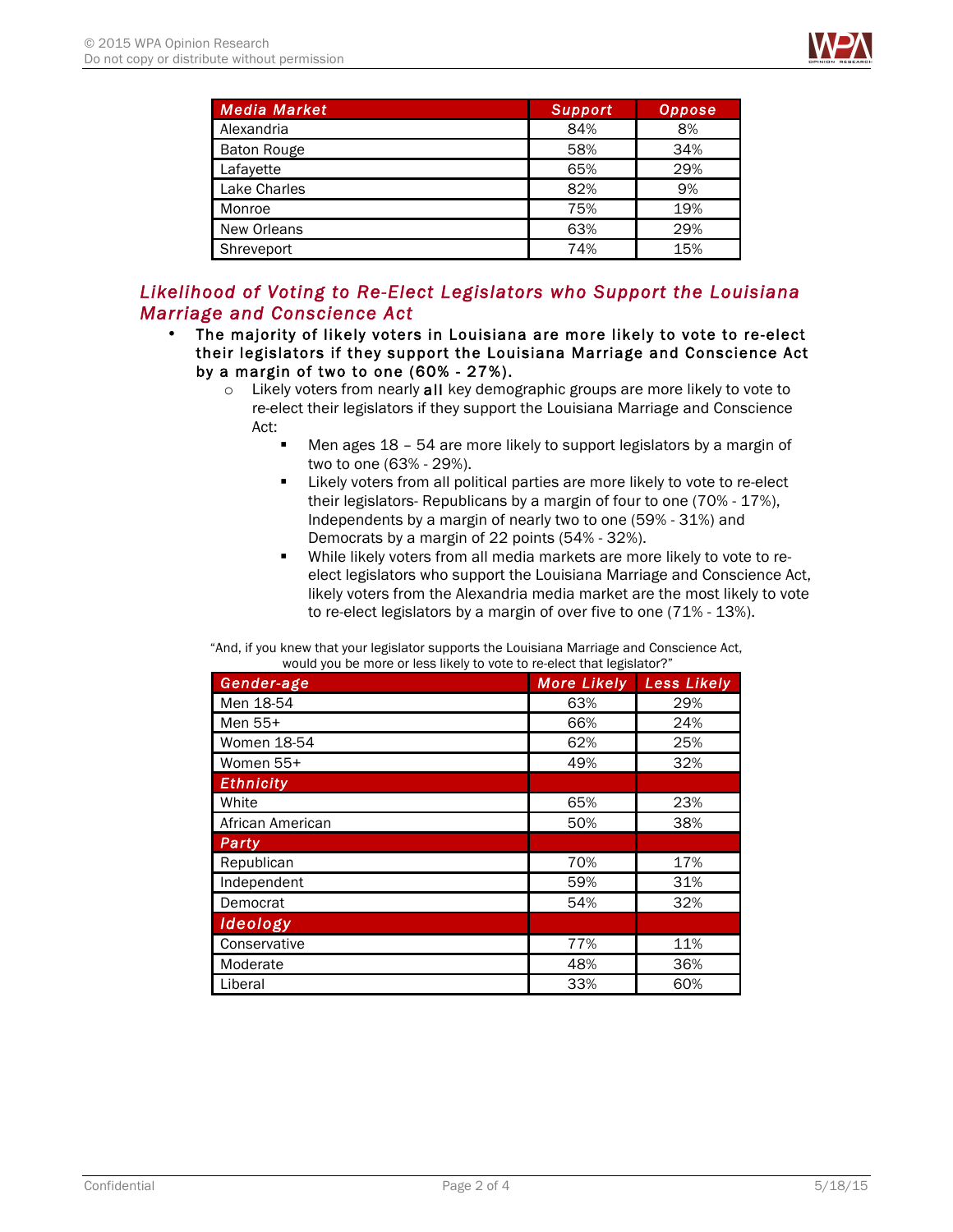

| <b>Media Market</b> | <b>More Likely</b> | Less Likely |
|---------------------|--------------------|-------------|
| Alexandria          | 71%                | 13%         |
| <b>Baton Rouge</b>  | 54%                | 38%         |
| Lafayette           | 64%                | 31%         |
| Lake Charles        | 67%                | 20%         |
| Monroe              | 72%                | 15%         |
| New Orleans         | 56%                | 28%         |
| Shreveport          | 58%                | 25%         |

## *Specific Question Wording*

Q3. Now I am going to read you the language from the Louisiana Marriage and Conscience Act. After I am finished, please tell me if that statement would cause you to be more likely to support or oppose the Louisiana Marriage Conscience Act.

Notwithstanding any other law to the contrary, this state shall not take an adverse action against a person, wholly or partially, on the basis that such person acts in accordance with a sincerely held religious belief or moral conviction that marriage is or should be recognized as the union of one man and one woman.

Based on what you've heard, would you support or oppose the Louisiana Marriage Conscience Act?

And, would you say you strongly (support/oppose) the Louisiana Marriage and Conscience Act or just somewhat?

Q4. And, if you knew that your legislator supports the Louisiana Marriage and Conscience Act, would you be more or less likely to vote to re-elect that legislator?

And, would you be much (more/less) likely to vote to re-elect that legislator, or just somewhat?